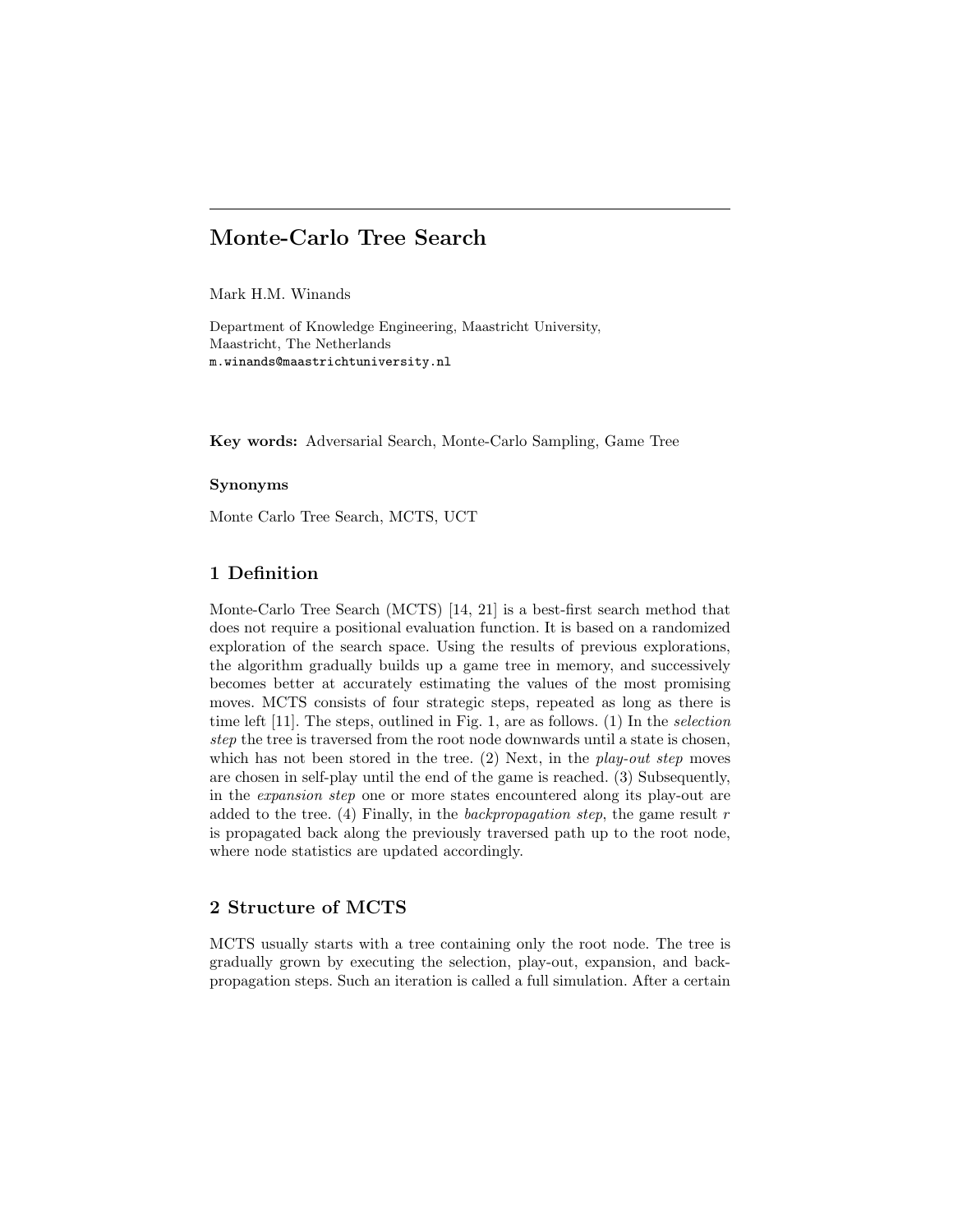

Fig. 1. Outline of Monte-Carlo Tree Search.

number of simulations, a move is chosen to be played in the actual game. This final move selection is based on the highest score or alternatively the number of times being sampled. The detailed structure of MCTS is discussed by explaining the four steps below.

#### 2.1 Selection

Selection chooses a child to be searched based on previous information. It controls the balance between exploitation and exploration. On the one hand, the task consists of selecting the move that leads to the best results so far (exploitation). On the other hand, the less promising moves still have to be tried, due to the uncertainty of the simulations (exploration).

Several selection strategies [8] have been suggested for MCTS such as BAST, EXP3, UCB1-Tuned, but the most popular one is based on the UCB1 algorithm [3], called UCT (Upper Confidence Bounds applied to Trees) [21]. UCT works as follows. Let  $I$  be the set of nodes immediately reachable from the current node p. The selection strategy selects the child b of node p that satisfies Formula 1:

$$
b \in argmax_{i \in I} \left( v_i + C \times \sqrt{\frac{\ln n_p}{n_i}} \right) \tag{1}
$$

where  $v_i$  is the value of the node i,  $n_i$  is the visit count of i, and  $n_p$  is the visit count of  $p$ .  $C$  is a parameter constant, which can be tuned experimentally (e.g.,  $C = 0.4$ ). The value of  $v_i$  should lie in the range [0, 1]. In case a child has not been stored in the tree or has not been visited yet, a default value is assumed. For example, the maximum value that a node could obtain by sampling (i.e.,  $v_{max} = 1$ ) is taken.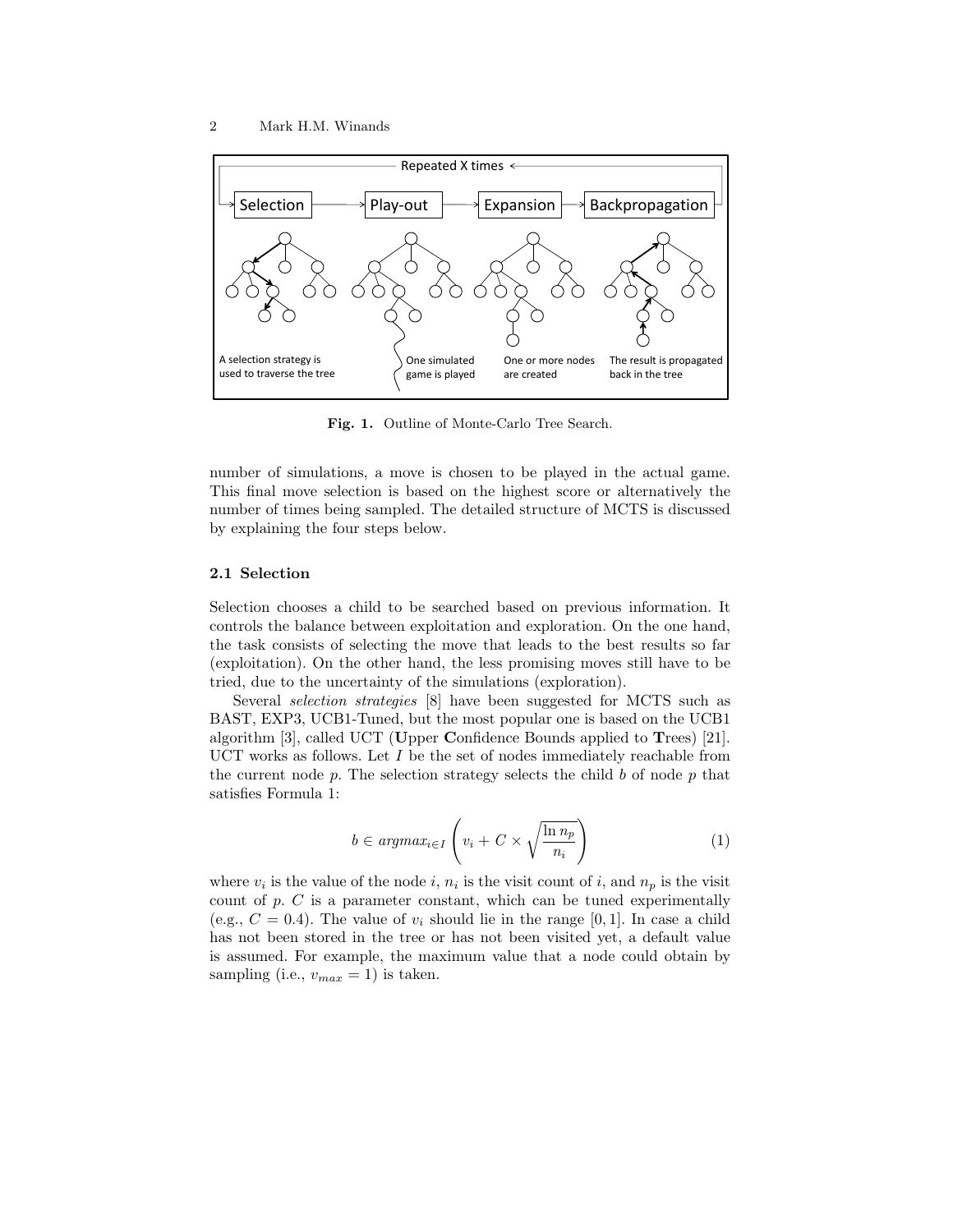#### 2.2 Play-out

When in the selection step a state is chosen, which has not been stored in the tree, the play-out starts. Moves are selected in self-play until the end of the game is reached. This task might consist of playing plain random moves or – better – semi-random moves chosen according to a *simulation strategy*. Smart simulation strategies have the potential to improve the level of play significantly. The main idea is to play interesting moves based on heuristics. In the literature this play-out step is sometimes called the roll-out or simulation.

### 2.3 Expansion

Expansion is the procedure that decides whether nodes are added to the tree. Standard the following *expansion strategy* is sufficient in most cases: one node is added per simulation  $[14]$ . The added leaf node  $L$  corresponds to the first state encountered during the traversal that was not already stored. This allows to save memory, and reduces only slightly the level of play.

#### 2.4 Backpropagation

Backpropagation is the procedure that propagates the result  $r$  of a simulated game  $t$  back from the leaf node  $L$ , through the previously traversed nodes, all the way up to the root. If a game is won, the result of a player  $j$  is scored as  $r_{t,i} = 1$ , in the case of a loss as  $r_{t,j} = 0$ , and a draw as  $r_{t,j} = 0.5$ . To deal with multi-player games, the result is backpropagated as a tuple of size  $N$ , where N is the number of players. For instance, if Player 1 and Player 3 both reach a winning condition in a 3-player game, then the result  $r$  is returned as the tuple  $(\frac{1}{2}, 0, \frac{1}{2})$ . Propagating the values back in the tree is performed similar to max<sup>n</sup> [31].

To compute the value  $v_i$  of a node i a backpropagation strategy is applied. Usually, it is calculated by taking the average of the results of all simulated games made through this node [14], i.e.,  $v_i \leftarrow R_{i,j}/n_i$ , where j is the player to move in its parent node p, and  $R_{i,j} \leftarrow \sum_t r_{t,j}$  the cumulative score of all the simulations.

# 3 MCTS Enhancements

Over the past years, several enhancements have been developed to improve the performance of MCTS [8]. First, there are many ways to improve the selection step of MCTS. The major challenge is how to choose a promising node when the number of simulations is still low. Domain-independent techniques that only use information gathered during the simulations are Transposition Tables, Rapid Action Value Estimation (RAVE), and Progressive History [12, 18, 24]. Techniques that rely on hand-coded domain knowledge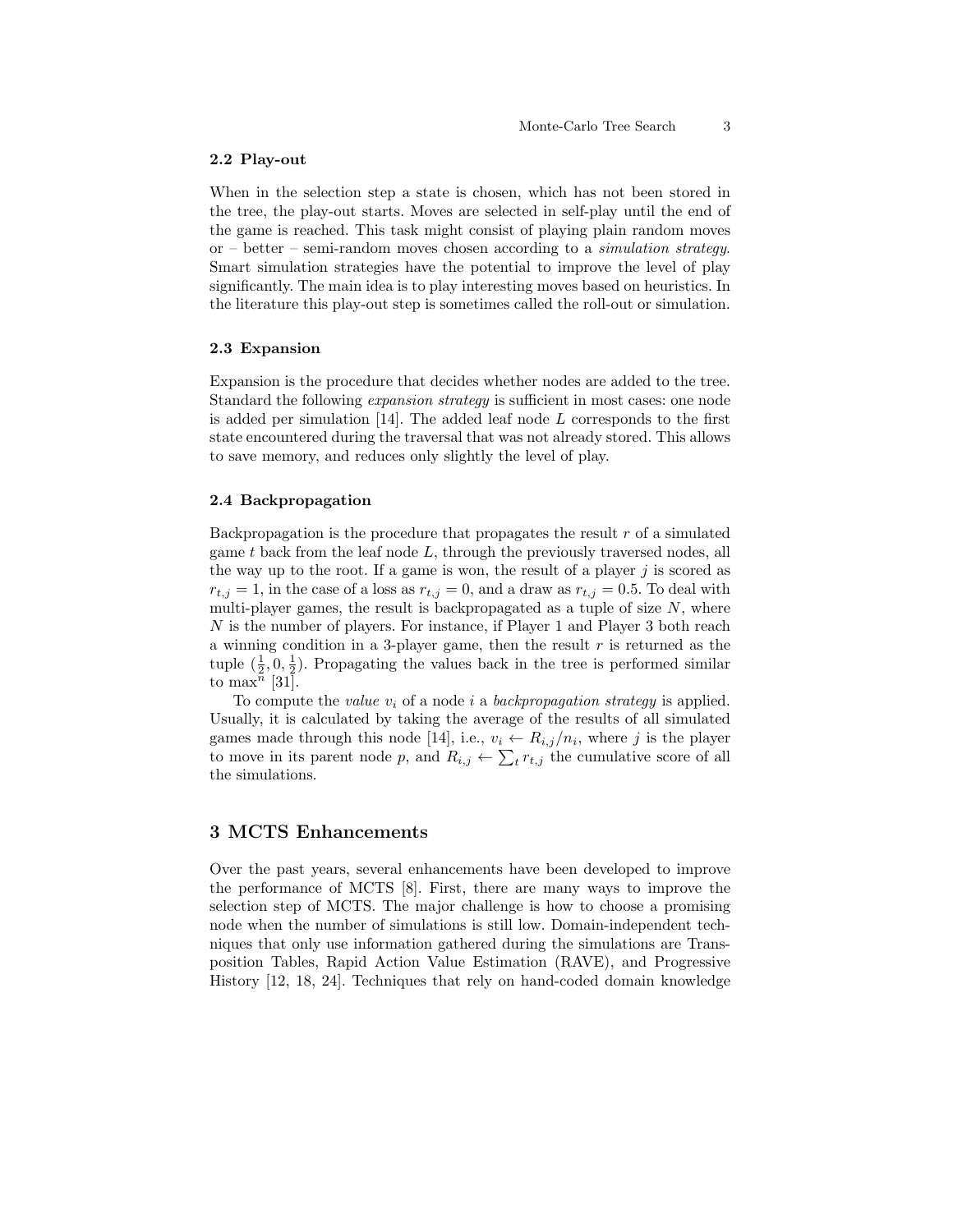#### 4 Mark H.M. Winands

are for instance Move Groups, Prior Knowledge, Progressive Bias, and Progressive Widening/Unpruning [11, 12, 18]. The used heuristic knowledge may consist of move patterns and even static board evaluators. When a couple of these enhancements are successfully incorporated, the C parameter of UCT becomes usually very small or even zero.

Next, the play-outs require a simulation strategy in order to be accurate. Moves are chosen based on only computationally light knowledge [18] (e.g., patterns, capture potential, and proximity to the last move). Adding computationally intensive heavy heuristic knowledge in the play-outs (such as a 1- or 2-ply search using a full board evaluator) has been beneficial in a few games such as Chinese Checkers and Lines of Action. When domain knowledge is not readily available, there exist various domain-independent techniques to enhance the quality of the play-outs, including the Move Average Sampling Technique (MAST), Last-Good-Reply policy, and N-Grams [32]. The principle of these techniques is that moves good in one situation are likely to be good in other situations as well.

The basic version of MCTS converges to the game-theoretic value, but is unable to prove it. The MCTS-Solver technique [34] is able to prove the gametheoretic value of a state with a binary outcome (i.e., win or loss). It labels terminal states in the search tree as a win or loss and backpropagates the game-theoretic result in a max<sup>n</sup> way [24]. For games with multiple outcomes (e.g., win, loss, or draw) the technique has been extended to Score Bounded Monte-Carlo Tree Search [9].

Finally, to utilize the full potential of a multi-core machine, parallelization has to be applied in an MCTS program. There exist three different parallelization techniques for MCTS: (1) root parallelization, (2) leaf parallelization, and (3) tree parallelization [10]. In root parallelization, each thread has its own MCTS tree. When the allotted search time is up, the results of the different trees are combined. In leaf parallelization, one tree is traversed using a single thread. Subsequently, starting from the leaf node, play-outs are executed in parallel for each available thread. Once all threads have finished, the results are backpropagated. When using tree parallelization, one tree is shared, in which all threads operate independently. For shared memory systems, tree parallelization is the natural approach that takes full advantage of the available bandwidth to communicate simulation results [16].

# 4 Historical Background

Classic search algorithms such as  $A^*$ ,  $\alpha\beta$  search, or Expectimax require an evaluator that assigns heuristic values to the leaf nodes in the tree. The 15- Puzzle and the board games Backgammon, Chess, and Checkers are instances where this approach has led to world-class performance. However, for some domains constructing a strong static heuristic evaluation function has been a rather difficult or an even infeasible task.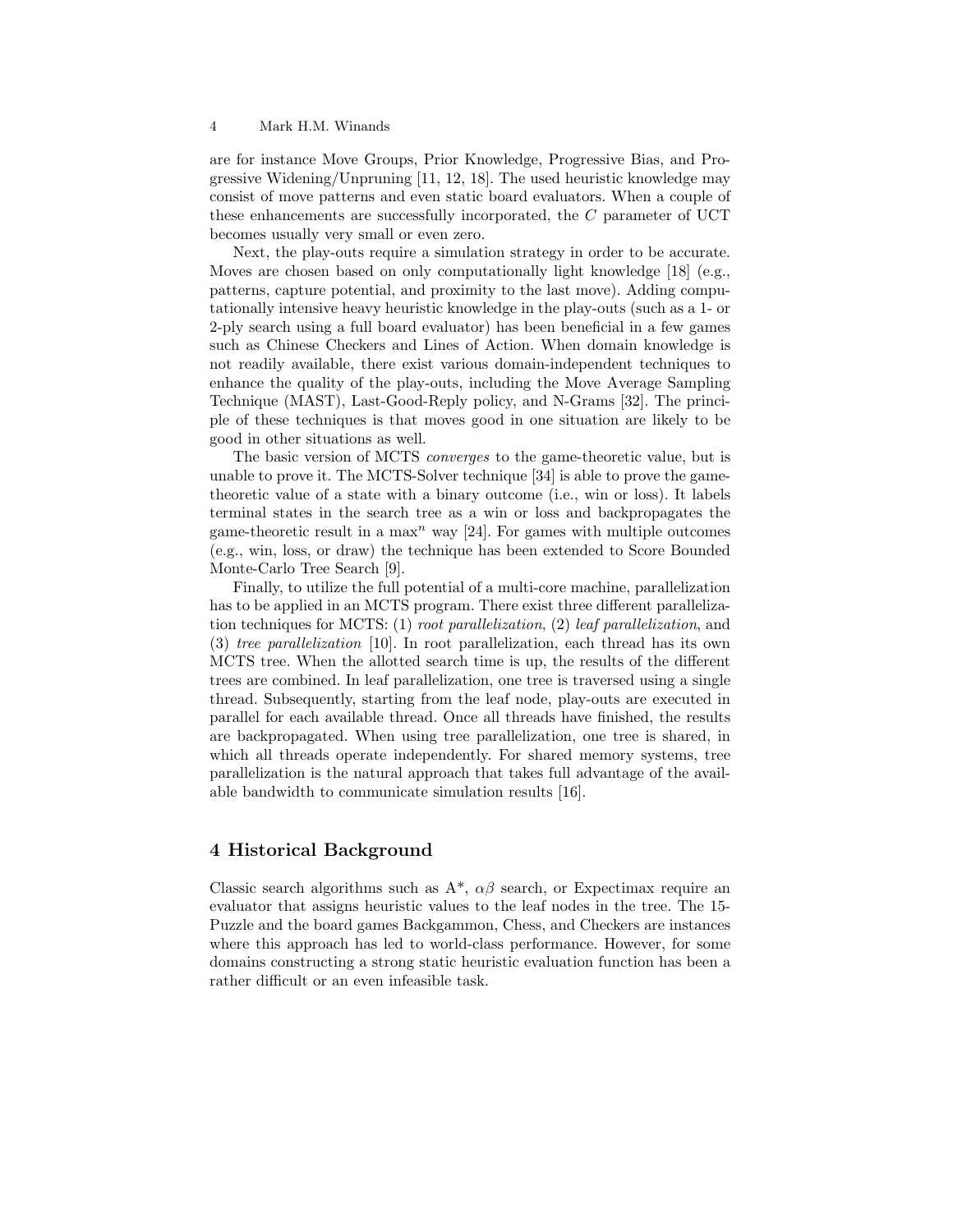Replacing such an evaluation function with Monte-Carlo sampling was proposed in the early 1990s. Abramson [1] experimented with these so-called Monte-Carlo evaluations in the games of Tic-tac-toe, Othello, and Chess. In 1993 Bernd Brügmann was the first to use Monte-Carlo evaluations in his  $9 \times 9$ Go program Gobble. The following years the technique was incorporated in stochastic games such as Backgammon [33] and imperfect-information games such as Bridge [19], Poker [5], and Scrabble [30].

In the early 2000s the Monte-Carlo approach received new interest in the Computer Go domain [7]. Bruno Bouzy's Monte-Carlo Go engine INDIGO had some limited success as the main challenge was to effectively combine Monte-Carlo evaluations with game-tree search. The breakthrough came when Coulom presented the MCTS approach at the 2006 Computer and Games Conference [14]. He subsequently demonstrated its strength by winning the  $9 \times 9$  Go tournament at the 12th ICGA Computer Olympiad with his MCTS engine CRAZY STONE. Simultaneously Kocsis and Szepesvári [21] introduced the MCTS variant UCT. Its selection strategy became the standard for many MCTS engines [8]. Techniques such as RAVE, Prior Knowledge, Progressive Bias, and Progressive Widening [11, 18] were needed to make MCTS effective in many challenging domains such as  $19 \times 19$  Go. Parallelization [17, 18] has enabled MCTS to compete with human Go Grandmasters. As of 2014, an MCTS engine can beat a 9-dan professional player with only a four-stone handicap, whereas a decade ago 20 stones could be given.

# 5 Applications

In the past few years MCTS has substantially advanced the state of the art in several abstract games [8], in particular Go [18], but other two-player deterministic perfect-information games include Amazons [22], Hex [2], and Lines of Action [34]. MCTS has even increased the level in multi-player games such as Chinese Checkers [31] and games with stochasticity and/or imperfect information such as Kriegspiel [13], Lord of the Rings: The Confrontation [15], and Scotland Yard [25]. In the General Game Playing competition, where an agent has to play many different abstract games without any human intervention, MCTS has become the dominant approach as well [6].

Besides application to abstract games, MCTS has made inroads in the video game domain. It has been applied in the arcade game Ms. Pac-Man for controlling either the Ghosts or the Pac-Man [23, 26]. The technique has been used for resource allocation and coordination in the turn-based strategy game Total War: Rome II, and for tactical-assault planning in the real-time strategy game Wargus [4]. The MCTS framework has also shown promise in the General Video Game AI Competition [27], where the goal is to build an agent that is capable of playing a wide range of (simple) video games.

MCTS has also been applied in puzzle games such as SameGame [29] where it is hard to design an admissible evaluation function for  $A^*$  or IDA<sup>\*</sup>.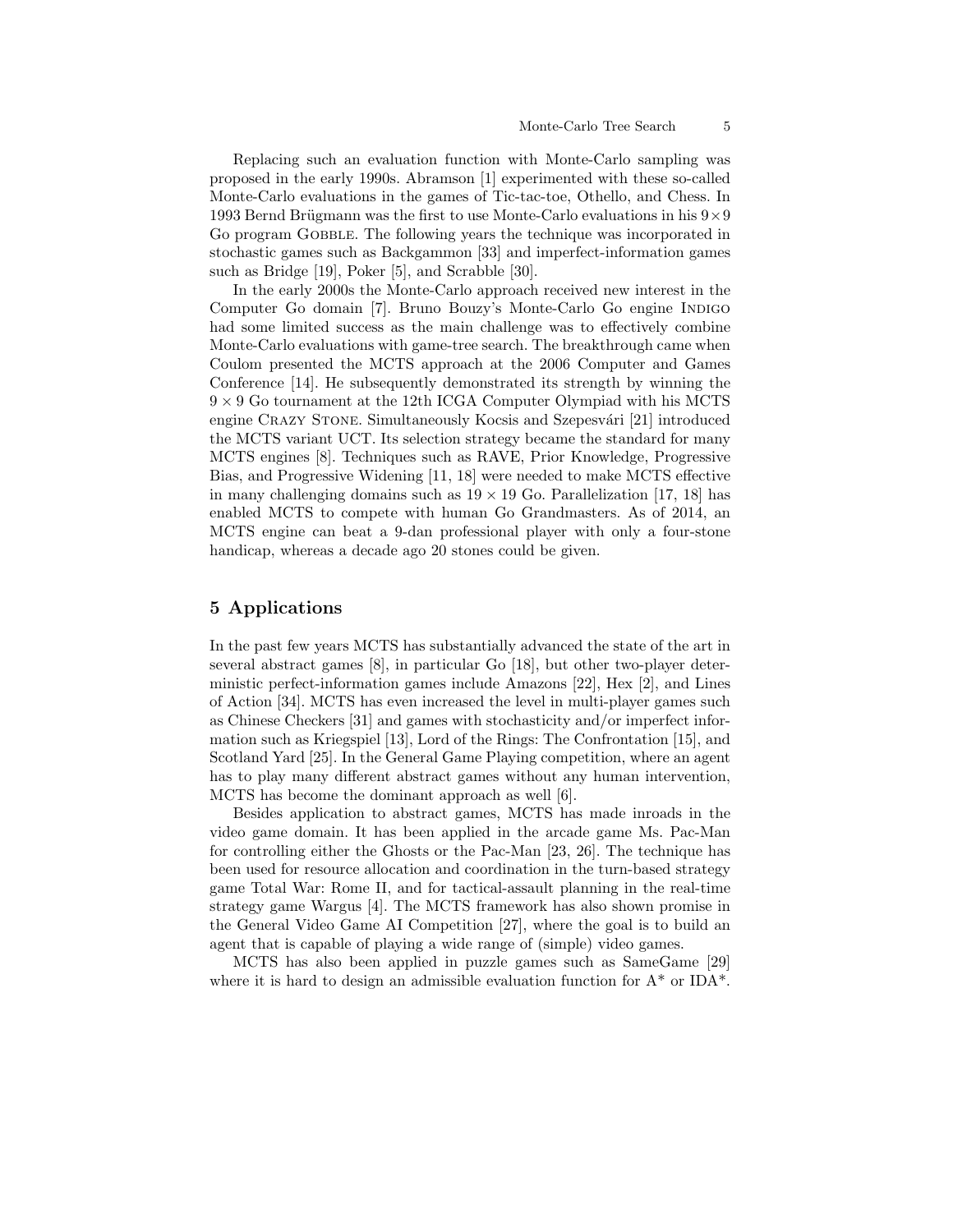### 6 Mark H.M. Winands

As these games are close to scheduling and optimization problems, MCTS has been introduced in real-life applications. They are for instance, high energy physics [28], patient admission scheduling [35], and interplanetary trajectory planning [20].

# 6 Future Directions

MCTS does not require a positional evaluation function, overcoming partially the knowledge-acquisition bottleneck. It is therefore a promising method when an agent has to play a wide range of games as is fostered in the General (Video) Game Playing competitions. However, for MCTS to work effectively searchcontrol knowledge is required to guide the simulations. Domain-independent techniques are able to boost the decision quality of an MCTS engine, but for achieving expert level hand-coded domain knowledge is incorporated to grasp high-level context. Instead of being hand coded by the programmer, a future research direction is to automatically discover, extract, represent, and tune this control knowledge during online search.

MCTS has been quite successful in abstract games, however the number of successful applications in modern video games with high fidelity is rather limited. There are three challenging for applying MCTS in these games. (1) In these video games the action space is large if not infinite, and the state space is often continuous. For MCTS to work effectively the game world has to be abstracted automatically in such a way that (i) the number of possible moves is limited and (ii) the number of moves required to finish the game is reduced as well. (2) These games have a high degree of uncertainty, not only due to non-determinism (the outcome of a move cannot be predicted) or imperfect information (certain information is hidden for a player) but also because of incomplete information (the behavior of the physics engine may be unknown). For non-determinism and imperfect information, MCTS enhancements have been investigated to a limited number of abstract games [15], but even less for video games. Dealing with incomplete information in the MCTS framework is a largely unexplored terrain. (3) Due to the real-time property the amount of deliberation time is limited. MCTS has to generate a relatively large number of simulations in a short time as otherwise the decision quality is quite low.

### References

- 1. B. Abramson. Expected-outcome: A general model of static evaluation. IEEE Transactions on Pattern Analysis and Machine Intelligence, 12(2):182–193, 1990.
- 2. B. Arneson, R.B. Hayward, and P. Henderson. Monte Carlo Tree Search in Hex. IEEE Transactions on Computational Intelligence and AI in Games, 2(4):251– 258, 2010.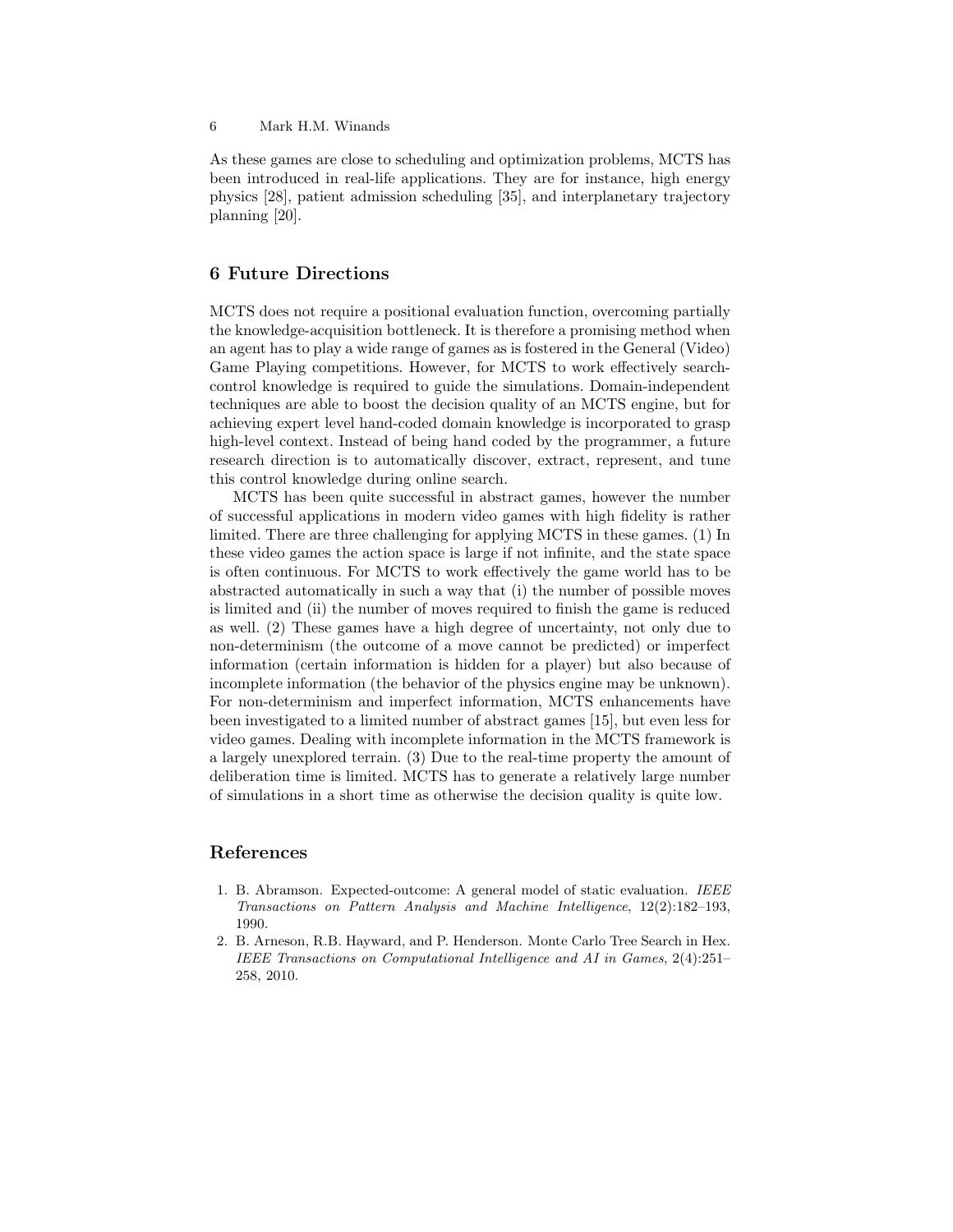- 3. P. Auer, N. Cesa-Bianchi, and P. Fischer. Finite-time analysis of the multiarmed bandit problem. Machine Learning, 47(2–3):235–256, 2002.
- 4. R-K. Balla and A. Fern. UCT for tactical assault planning in real-time strategy games. In C. Boutilier, editor, Proceedings of the Twenty-First International Joint Conference on Artificial Intelligence (IJCAI-09), pages 40–45, 2009.
- 5. D. Billings, L. Pe˜na, J. Schaeffer, and D. Szafron. Using probabilistic knowledge and simulation to play poker. In J. Hendler and D. Subramanian, editors, Proceedings of the Sixteenth National Conference on Artificial Intelligence and Eleventh Conference on Innovative Applications of Artificial Intelligence, pages 697–703. AAAI Press / The MIT Press, 1999.
- 6. Y. Björnsson and H. Finnsson. CadiaPlayer: A simulation-based General Game Player. IEEE Transactions on Computational Intelligence and AI in Games, 1(1):4–15, 2009.
- 7. B. Bouzy and B. Helmstetter. Monte-Carlo Go developments. In H.J. van den Herik, H. Iida, and E.A. Heinz, editors, Advances in Computer Games 10: Many Games, Many Challenges, volume 135 of IFIP Advances in Information and Communication Technology, pages 159–174. Kluwer Academic Publishers, Boston, MA, USA, 2004.
- 8. C.B. Browne, E. Powley, D. Whitehouse, S.M. Lucas, P.I. Cowling, P. Rohlfshagen, S. Tavener, D. Perez, S. Samothrakis, and S. Colton. A survey of Monte Carlo Tree Search methods. IEEE Transactions on Computational Intelligence and AI in Games, 4(1):1–43, 2012.
- 9. T. Cazenave and A. Saffidine. Score bounded Monte-Carlo Tree Search. In H.J. van den Herik, H. Iida, and A. Plaat, editors, Computers and Games (CG  $2010$ , volume 6515 of *Lecture Notes in Computer Science*, pages 93–104, Berlin, Germany, 2011. Springer-Verlag.
- 10. G.M.J-B. Chaslot, M.H.M. Winands, and H.J. van den Herik. Parallel Monte-Carlo Tree Search. In H.J. van den Herik, X. Xu, Z. Ma, and M.H.M. Winands, editors, Computers and Games (CG 2008), volume 5131 of Lecture Notes in Computer Science, pages 60–71, Berlin Heidelberg, Germany, 2008. Springer.
- 11. G.M.J-B. Chaslot, M.H.M. Winands, H.J. van den Herik, J.W.H.M. Uiterwijk, and B. Bouzy. Progressive strategies for Monte-Carlo Tree Search. New Mathematics and Natural Computation, 4(3):343–357, 2008.
- 12. B.E. Childs, J.H. Brodeur, and L. Kocsis. Transpositions and move groups in Monte Carlo Tree Search. In P. Hingston and L. Barone, editors, *Proceedings* of the 2008 IEEE Symposium on Computational Intelligence and Games, pages 389–395, 2008.
- 13. P. Ciancarini and G.P. Favini. Monte Carlo Tree Search in Kriegspiel. AI Journal, 174(11):670–684, 2010.
- 14. R. Coulom. Efficient selectivity and backup operators in Monte-Carlo Tree Search. In H.J. van den Herik, P. Ciancarini, and H.H.L.M. Donkers, editors, Computers and Games (CG 2006), volume 4630 of Lecture Notes in Computer Science, pages 72–83, Berlin Heidelberg, Germany, 2007. Springer-Verlag.
- 15. P.I. Cowling, E.J. Powley, and D. Whitehouse. Information Set Monte Carlo Tree Search. IEEE Transactions on Computational Intelligence and AI in Games, 4(2):120–143, 2012.
- 16. M. Enzenberger and M. Müller. A lock-free multithreaded Monte-Carlo Tree Search algorithm. In H.J. van den Herik and P. Spronck, editors, Advances in Computer Games (ACG 2009), volume 6048 of Lecture Notes in Computer Science (LNCS), pages 14–20, Berlin Heidelberg, Germany, 2010. Springer.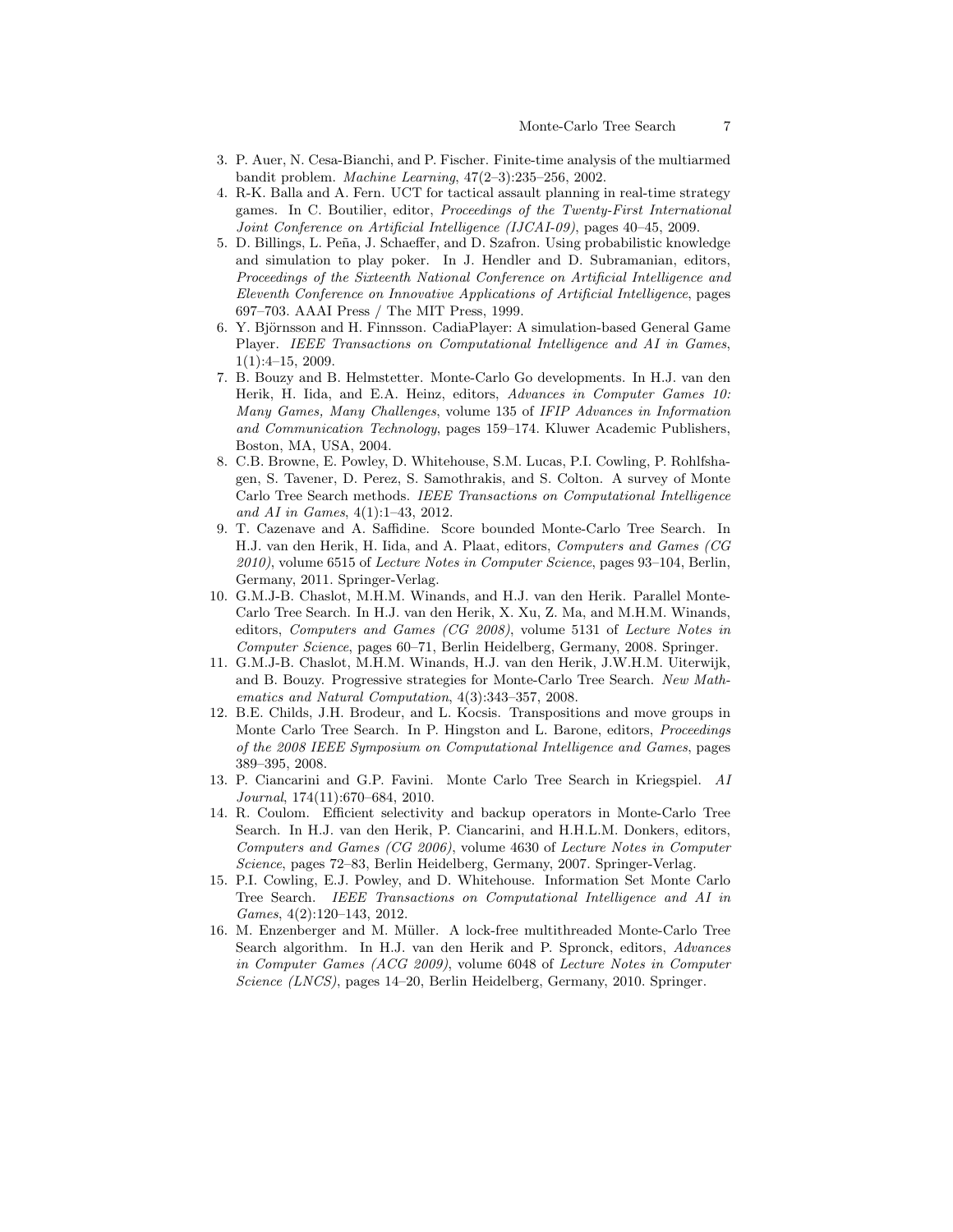- 8 Mark H.M. Winands
- 17. M. Enzenberger, M. Müller, B. Arneson, and R. Segal. Fuego An open-source framework for board games and Go engine based on Monte Carlo Tree Search. IEEE Transactions on Computational Intelligence and AI in Games, 2(4):259– 270, 2010.
- 18. S. Gelly, L. Kocsis, M. Schoenauer, M. Sebag, D. Silver, C. Szepesvári, and O. Teytaud. The grand challenge of computer Go: Monte Carlo Tree Search and extensions. Communications of the ACM, 55(3):106–113, 2012.
- 19. M.L. Ginsberg. GIB: Steps toward an expert-level bridge-playing program. In T. Dean, editor, Proceedings of the Sixteenth International Joint Conference on Artificial Intelligence (IJCAI-99), volume 1, pages 584–589. Morgan Kaufmann, 1999.
- 20. D. Hennes and D. Izzo. Interplanetary trajectory planning with Monte Carlo Tree Search. In Q. Yang and M. Wooldridge, editors, Proceedings of the Twenty-Fourth International Joint Conference on Artificial Intelligence (IJCAI 2015), pages 769–775, 2015.
- 21. L. Kocsis and C. Szepesvári. Bandit Based Monte-Carlo Planning. In J. Fürnkranz, T. Scheffer, and M. Spiliopoulou, editors, Machine Learning: ECML 2006, volume 4212 of Lecture Notes in Artificial Intelligence, pages 282– 293, 2006.
- 22. R.J. Lorentz. Amazons discover Monte-Carlo. In H.J. van den Herik, X. Xu, Z. Ma, and M.H.M. Winands, editors, Computers and Games (CG 2008), volume 5131 of Lecture Notes in Computer Science, pages 13–24, Berlin Heidelberg, Germany, 2008. Springer.
- 23. K.Q. Nguyen and R. Thawonmas. Monte Carlo Tree Search for collaboration control of Ghosts in Ms. Pac-Man. IEEE Transactions on Computational Intelligence and AI in Games,  $5(1):57-68$ , 2013.
- 24. J.A.M. Nijssen and M.H.M. Winands. Enhancements for multi-player Monte-Carlo Tree Search. In H.J. van den Herik, H. Iida, and A. Plaat, editors, Computers and Games (CG 2010), volume 6151 of Lecture Notes in Computer Science, pages 238–249, Berlin Heidelberg, Germany, 2011. Springer.
- 25. J.A.M. Nijssen and M.H.M. Winands. Monte-Carlo Tree Search for the hideand-seek game Scotland Yard. Transactions on Computational Intelligence and AI in Games, 4(4):282–294, 2012.
- 26. T. Pepels, M.H.M. Winands, and M. Lanctot. Real-time Monte Carlo Tree Search in Ms Pac-Man. IEEE Transactions on Computational Intelligence and AI in Games, 6(3):245–257, 2014.
- 27. D. Perez, S. Samothrakis, and S.M. Lucas. Knowledge-based fast evolutionary MCTS for general video game playing. In Proceedings of the IEEE Conference on Computational Intelligence and Games (CIG 2014), pages 68–75, 2014.
- 28. B. Ruijl, J. Vermaseren, A. Plaat, and H.J. van den Herik. Combining simulated annealing and Monte Carlo Tree Search for expression simplification. In ICAART 2014, pages 724–731, 2014.
- 29. M.P.D. Schadd, M.H.M. Winands, M.J.W. Tak, and J.W.H.M. Uiterwijk. Single-player Monte-Carlo Tree Search for SameGame. Knowledge-Based Systems, 34:3–11, 2012.
- 30. B. Sheppard. World-championship-caliber Scrabble. Artificial Intelligence, 134(1–2):241–275, 2002.
- 31. N.R. Sturtevant. An analysis of UCT in multi-player games. ICGA Journal, 31(4):195–208, 2008.